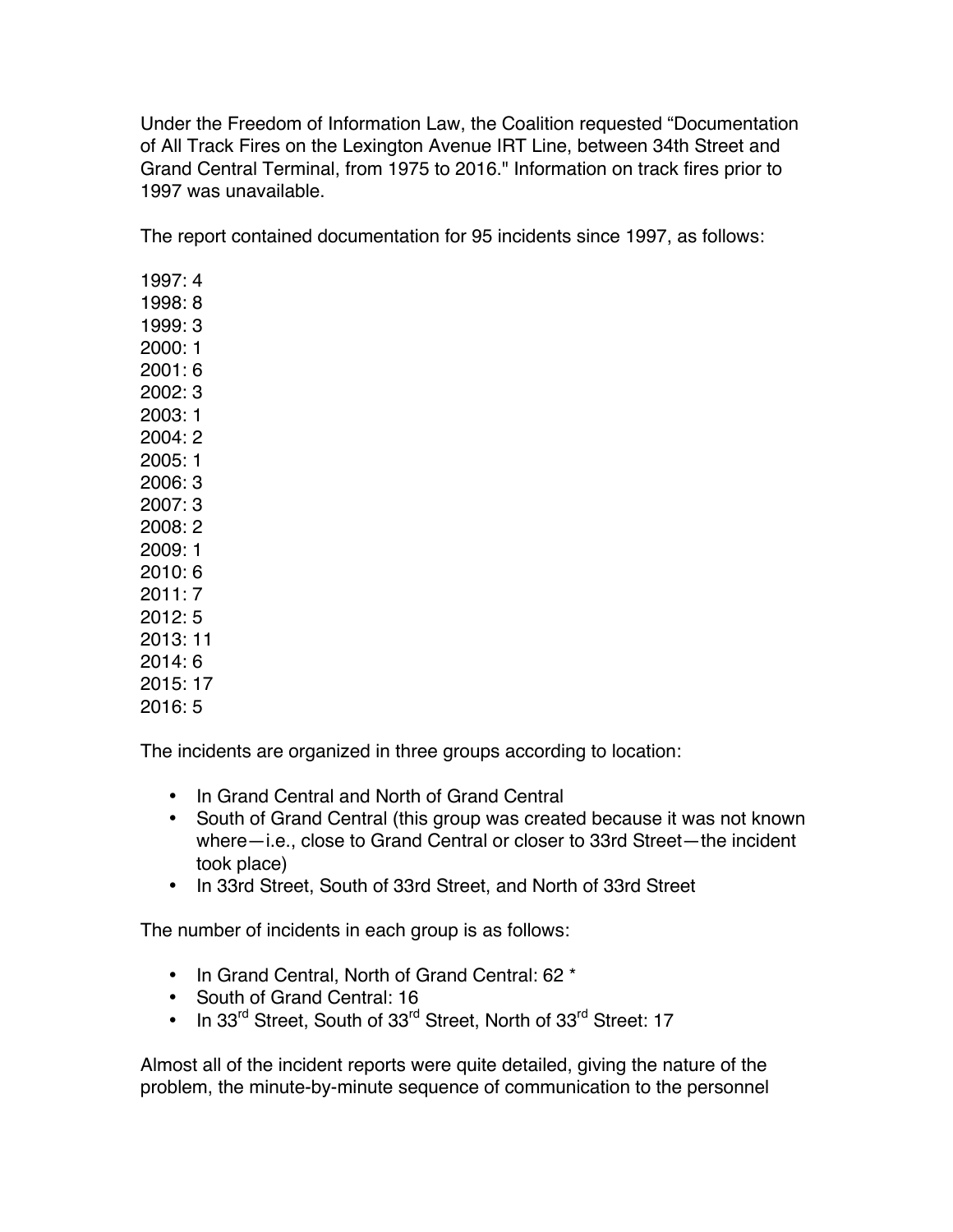involved, and the resolution.

After reviewing all of the incident reports, four categories of causation became evident: **vandalism, electrical, track fire, and other.**

There were two **vandalism** incidents, both at Grand Central. One was unexplained; the other involved youths setting off fire extinguishers. These two incidents were obviously not related in any way to "fire" or "smoke" conditions that would place subway riders in harm's way.

Except for one incident report South of 33rd Street (lights caught fire), all (eight) other **electrical** incident reports were confined to Grand Central or North of Grand Central. They involved sparking wire, the third rail cable, signal box, burning insulator, fuse box, water in contact with exposed wires, cable box, and melted insulators.

There were 34 **track fires** attributed to Grand Central and North of Grand Central, all of which appeared to be easily managed by MTA track personnel or the Fire Department. Four of them were self-extinguished. Most of the fires involved debris or paper; others were caused by a soda can welded to the third rail, trash bag, umbrella on third rail, rags, or "brown shirt and track grease."

There were 12 **track fires** attributed to South of Grand Central: One was selfextinguished; nine were caused by debris, rubbish, or paper; the other two by "ties burning" and "wood box burning." In five instances, the distance from Grand Central in feet was indicated: 100, 200, 200, 500, and 550. Depending on how this measure is interpreted, some of these incidents could be attributed to Grand Central.

There were 11 **track fires** attributed to 33rd Street, South of 33rd Street, and North of 33rd Street: Two were self-extinguished; seven were caused by paper or debris; and the other two by "grease and steel dust" and "debris fire caused by MTA workers." Unlike the South of Grand Central reports, there were no indications of how far north (towards Grand Central) these incidents took place.

The **other** incident report category included many instances where neither smoke nor fire was present. In Grand Central and North of Grand Central there were 17 **other** incidents, nine of which were benign: pot-filled cigars, smell of smoke (but no smoke), chemical spill from passenger, burned subway poster, incense, a passenger carrying a gas container, and three of smoke from street vendors' food carts. The other eight were: fire on passenger platform, garbage train (at 49th Street), smoke at shuttle, smoke from a broken elevator motor, smoke, train undercarriage hitting a manhole cover, exploding batteries, and third rail contact with train shoe.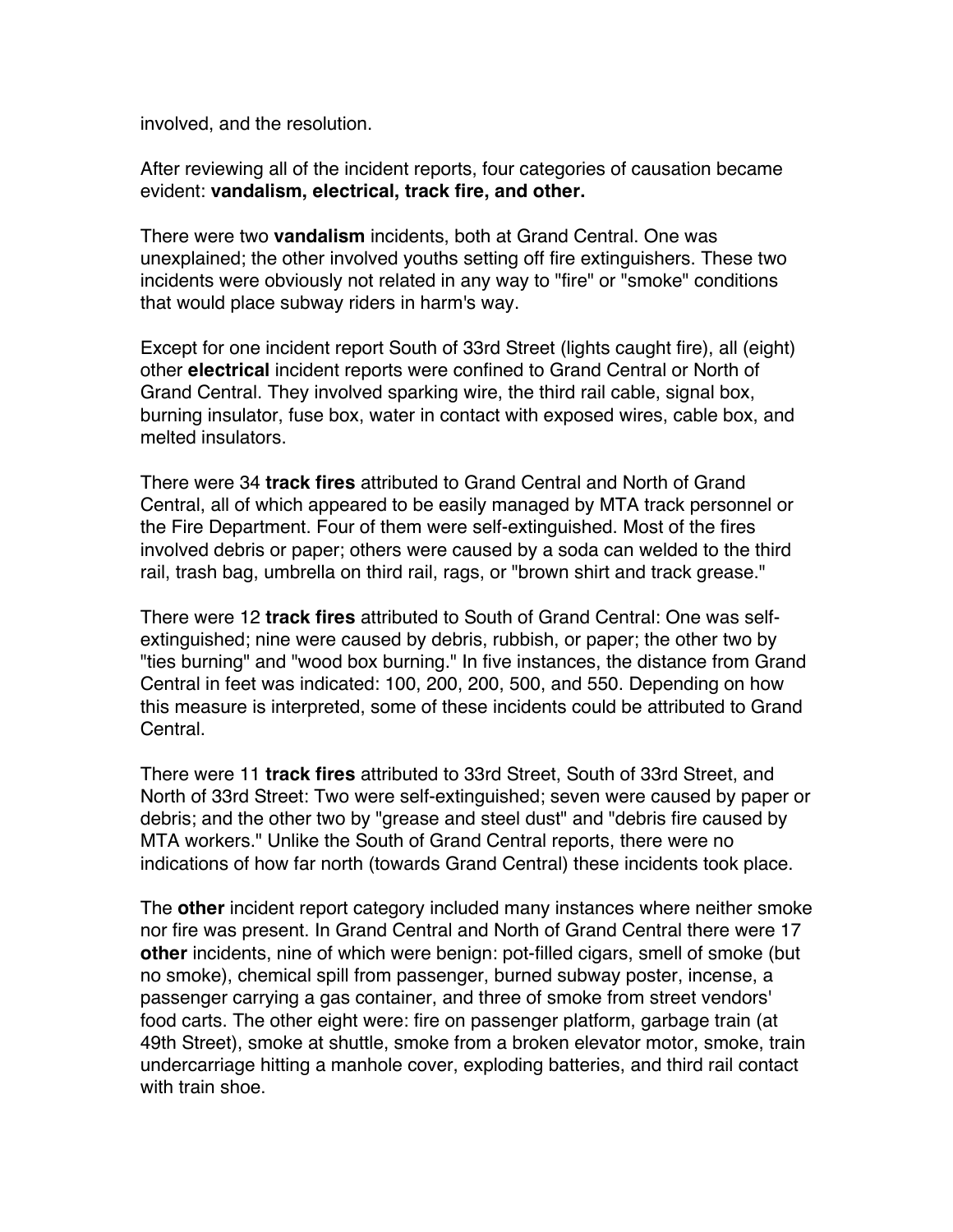There were four **other** incidents at South of Grand Central: three involved smoke, but no fire, and one from burning clothes.

There were five **Other** incidents in 33rd Street, South of 33rd Street, and North of 33rd Street: one involving the odor of smoke (but no smoke), train car defect, metal can on third rail, stuck brake, and freon leak.

In total, there were 13 incident reports that can be considered **benign, i.e. no actual smoke or fire.** In effect, they could also be considered mis-reports. If they are deducted from the actual incident reports in which either fire or a more serious smoke condition was present, **the total of incident reports over a 20 year period becomes 82, of which 50 were located in Grand Central and North of Grand Central.**

The incident reports also indicated on which **occasions the vent fans at Grand Central and 33rd Street were activated**. In 20 years, they were activated ten times:

- 1/4/05: Smoke at Grand Central shuttle platform. Source of smoke was unfounded.
- 10/7/06: Overhead track fire south of 33rd Street...cables burning...bank of lights by Survey Marker #136+50 had caught fire...the Fire Department had extinguished the flames.
- 8/28/07: Burning insulator located at approximately 1,000 feet south of 42nd Street at Survey Marker #24+47.... Colon...knocked out the burning insulator and the fire had extinguished.
- 4/16/10: Track fire approximately 50 feet south of 33rd Street.... The fire has self extinguished.... The track fire was track bags near Survey Marker #135+16.
- 12/9/10: Fire smoke condition on 1 track.... Fire/smoke condition is at Survey Marker #L1 11+50.... A fuse box under the third is the cause of the condition.
- 8/15/12: Small track fire adjacent to track 1 of Grand Central in the switch area of the Grand Central Shuttle.... The small paper debris fire was extinguished.
- 5/22/13: Smoke condition on track 1, south of Grand Central.... The fire department extinguished the track fire.... Debris, bottles, and cans were burning.
- 10/14/13: The train came in contact with an object on the roadbed, causing a loud unusual noise.... The train came in contact with an open manhole cover door.... Personnel secured the manhole cover door.... Smoke issuing due to the train coming in contact with something on the